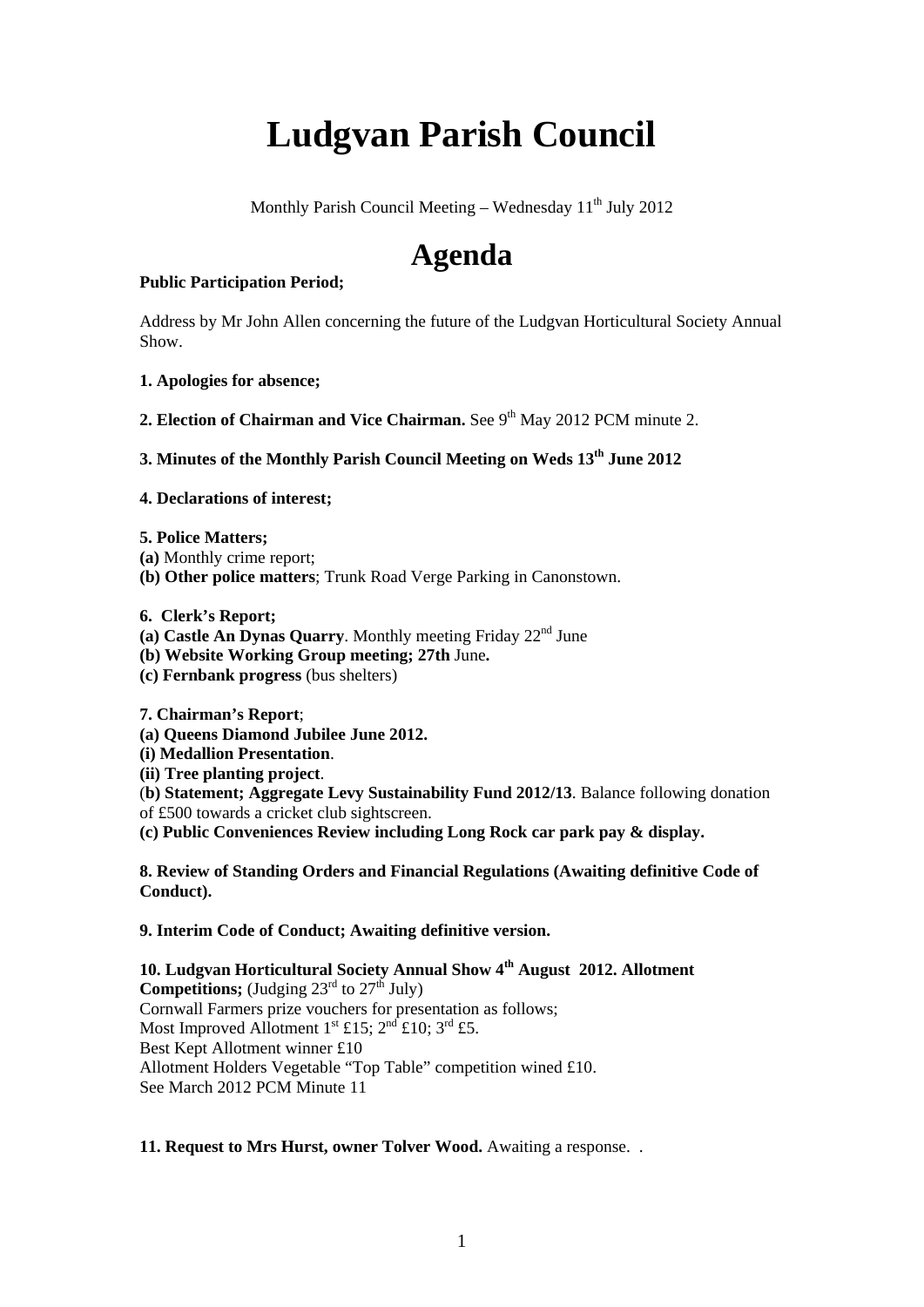**12. Footpath Officers Report; (a) Public Rights of Way –** Improvements **????** 

**13. Planning Issue - Trencrom** 

**14. Assistance with a lockable storage /changing unit – Ludgvan Lions Junior Football Club. (VAT & Planning issues) Awaiting planning advice.** 

**15. Finance;** 

Financial Statement (Receipts and Payments) 1<sup>st</sup> April 2012 to 30<sup>th</sup> June 2012.

**16. Presentation of Parish Book to the Higgin Family.** 

**17. Correspondence;**

**(a) Letters Received**;

**(i) Beach Road Ludgvan combined footpath/cycle track** - Petition. Awaiting meeting with Sally Newby.

**(ii) Invitation to Cruse Bereavement Care in Cornwall AGM 19 July 2012.**

**(iii) Enterprisemouchel Proposed work to Newtown Roundabout.** 

**(iv CALC Training 18th July Bolton Room.** 

**(v) Introduction to Julie Girling MEP SW England Scilly & Gibraltar**.

**(vi) Cornwall Renewable Energy Show 26 & 27 July.** 

**(vii) Formal Complaint Planning Application PA11/09753 (WCTI)** 

**(viii) Computer suite quotes – refer to minutes Website WG.** 

**(b) Letters Sent;** 

**(i).** To Nicola Stinson planning approval for LLJFC changing facility.(item 14) **?????** .

# **18. Planning Matters;**

**(i) Cornwall Council – Planning Applications;**

**(a) PA12/05005;** 25 Polmor Road Crowlas Penzance. Proposed extensions and general alterations. **Mr Colin Payne.** 

**(b) PA12/05304;** The Lodge Nancledra Penzance. Construction of a conservatory. **Mr C Booker.** 

 **(c) PA12/05334;** Hogus House Church Hill Ludgvan Penzance. Internal alterations and alterations to external stores. **Mr & Mrs T J A Ash.** 

**(d) PA12/05336;** Hogus House Church Hill Ludgvan Penzance. Internal alterations and alterations to external stores. **Mr & Mrs T J A Ash.** 

**(e) PA12/05578**; Boskennal Farm Blowing House Hill Ludgvan **Screening opinion for erection of wind turbine. Alan Richards.** 

**(f) PA12/05902;** Bollogus Cottage Station Road Long Rock Penzance. Extension of time of application W1/9-0503 (Construction of garage & carport) Head No(s); 07776 Grid Ref 150095/31336 **Mr S Stafford** 

**(ii) Cornwall Council – Planning Decisions Advised to Council;**

**(a) PA12/03054;** Leonard Cheshire St Teresa Newtown Lane Long Rock Penzance. Use of land for stationing portable building (renewal of 09-2490**) Leonard Cheshire Disability. Approved.** 

**(b) PA12/03407;** Bowgyheere Farm Crowlas Penzance. TR20 8AA. Erection of an agricultural livestock building – Phase 11 708 m2 building **Mr R Tilly Approved.** 

**(c) PA12/03690 S52/S106& discharge of condition apps;** The stables Gitchell Lane Rosevidney Crowlas TR20 9BX. Submission of details to discharge condition 3 in respect of decision notice pA12/01110 **Miss Haley Strutt.**